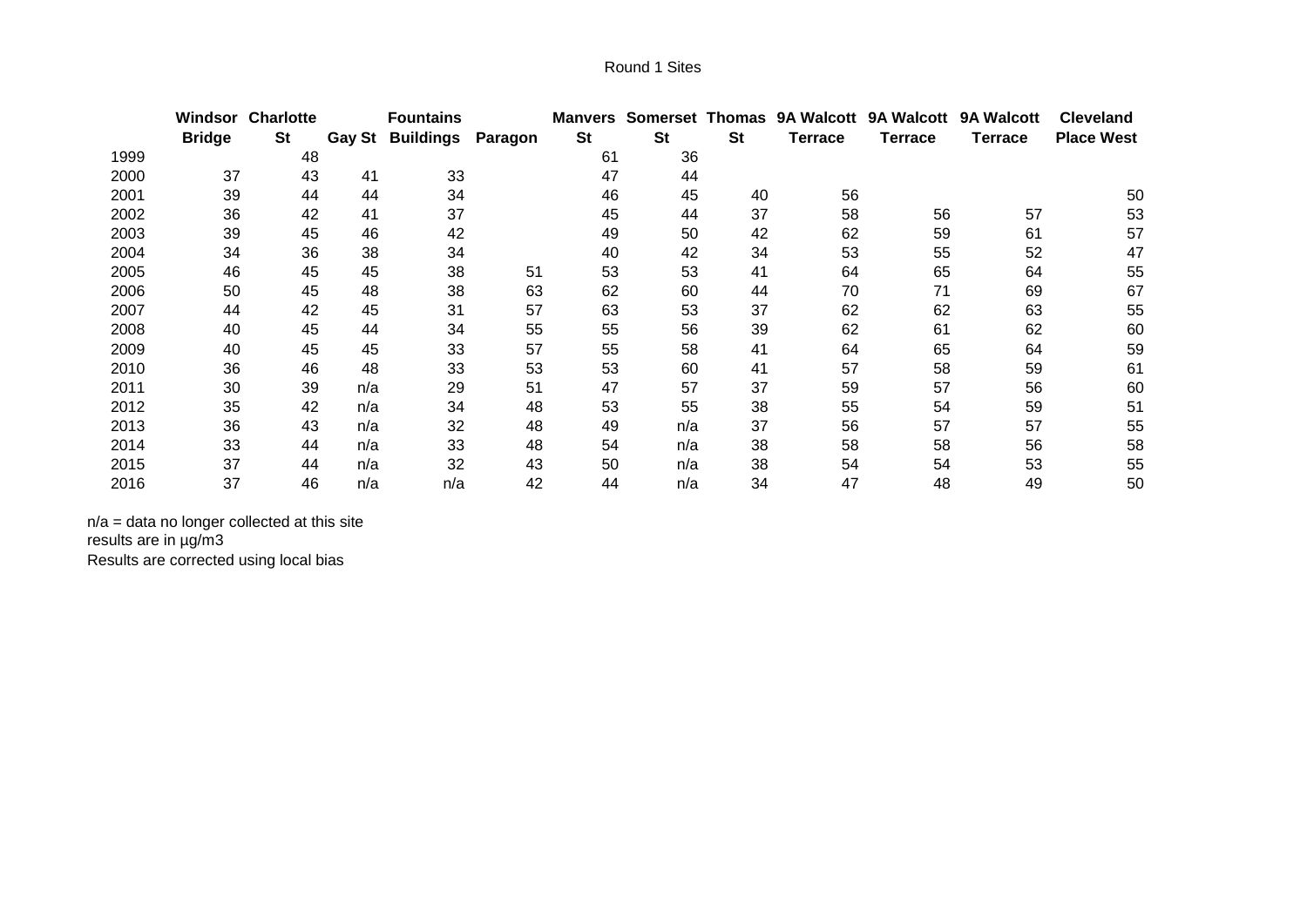|      | Lansdown        |           | Warminster |    |           | <b>Beckford Bathwick Widcombe</b> | <b>Morley</b>  | <b>Argyle</b>  | Victoria        | <b>Bellots</b> | Little          |      | Kingston Rackfield |
|------|-----------------|-----------|------------|----|-----------|-----------------------------------|----------------|----------------|-----------------|----------------|-----------------|------|--------------------|
|      | <b>Crescent</b> | Lambridge | Rd         | Rd | <b>St</b> | <b>High St</b>                    | <b>Terrace</b> | <b>Terrace</b> | <b>Building</b> | Road           | <b>Stanhope</b> | Road | <b>Place</b>       |
| 1999 |                 |           |            |    | 55        | 45                                |                |                |                 |                |                 |      |                    |
| 2000 |                 |           |            |    | 53        | 48                                |                |                |                 |                |                 |      |                    |
| 2001 |                 | 58        |            |    | 49        | 49                                | 44             |                |                 |                |                 |      |                    |
| 2002 | 34              | 61        | 0          | 0  | 51        | 46                                | 47             |                |                 |                |                 |      |                    |
| 2003 | 37              | 70        | 42         | 45 | 53        | 50                                | 53             |                |                 |                |                 |      |                    |
| 2004 | 29              | 60        | 33         | 38 | 43        | 41                                | 43             |                |                 |                |                 |      |                    |
| 2005 | 35              | 75        | 38         | 49 | 54        | 50                                | 53             |                |                 |                |                 |      |                    |
| 2006 | 43              | 91        | 44         | 62 | 62        | 55                                | 56             | 57             | 66              | 31             |                 |      |                    |
| 2007 | 42              | 80        | 36         | 57 | 53        | 51                                | 49             | 48             | 64              | 32             | 54              | 35   |                    |
| 2008 | 40              | 83        | 36         | 48 | 55        | 51                                | 51             | 47             | 60              | 29             | 60              | 38   | 36                 |
| 2009 | 45              | 82        | 38         | 51 | 56        | 51                                | 51             | 52             | 58              | 29             | 49              | 34   | 37                 |
| 2010 | 48              | 81        | 40         | 52 | 52        | 50                                | 46             | 49             | 62              | 30             | 46              | 33   | 38                 |
| 2011 | 41              | 62        | 36         | 41 | 50        | 40                                | 43             | 46             | 55              | n/a            | 43              | 31   | n/a                |
| 2012 | 42              | 62        | 40         | 41 | 48        | 44                                | 44             | 46             | 55              | n/a            | 39              | 29   | n/a                |
| 2013 | 41              | 60        | 40         | 43 | 50        | 43                                | 46             | 45             | 57              | n/a            | 43              | 30   | n/a                |
| 2014 | 42              | 64        | 43         | 43 | 54        | 49                                | 45             | 48             | 55              | n/a            | 41              | 29   | n/a                |
| 2015 | 38              | 65        | 37         | 35 | 51        | 37                                | 43             | 49             | 50              | n/a            | 41              | 29   | n/a                |
| 2016 | 38              | 60        | 40         | 37 | 45        | 28                                | 40             | 48             | 52              | n/a            | 40              | n/a  | n/a                |

 $n/a =$  data no results are ir

Results are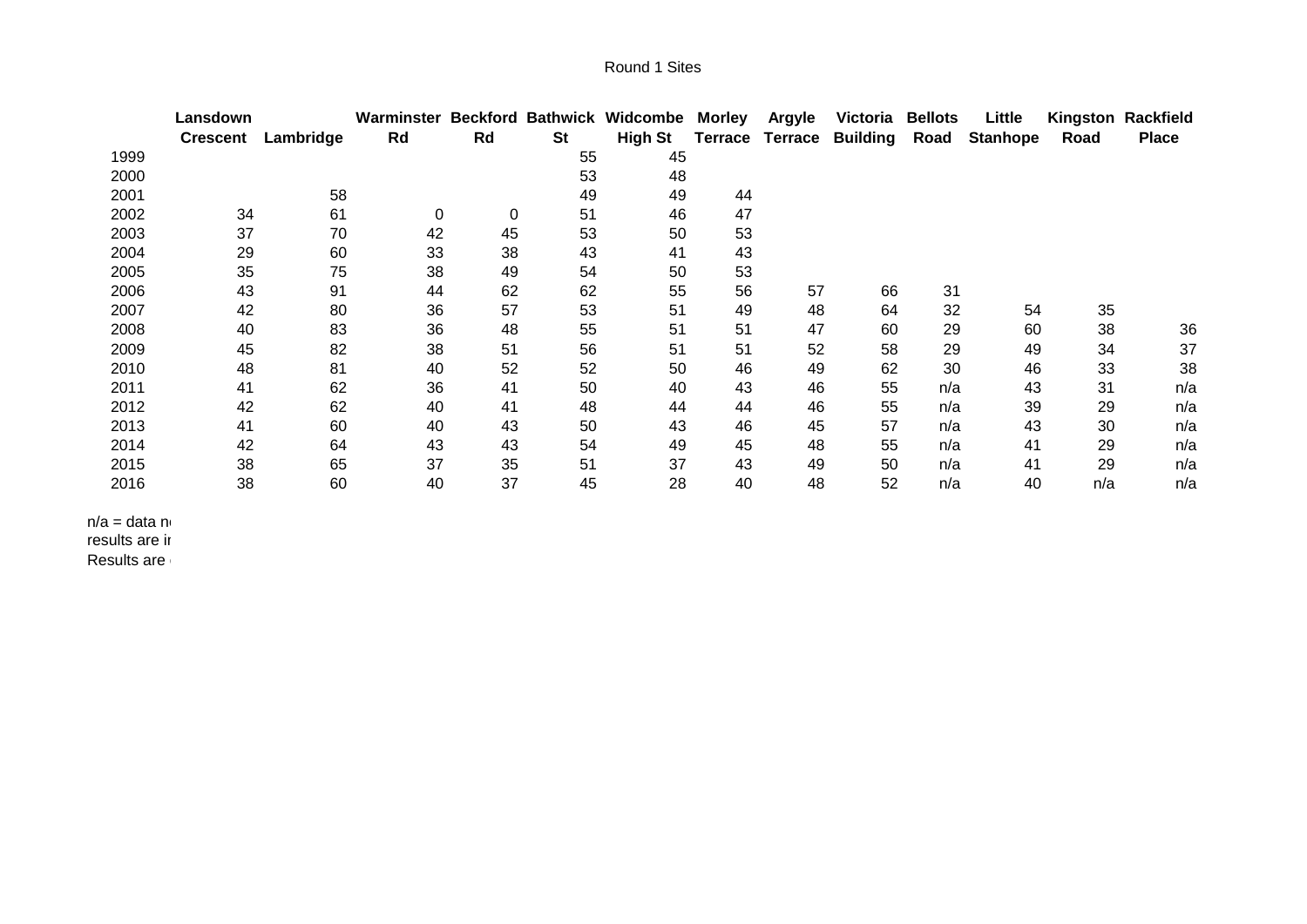## Round 1 Sites

|               | <b>Henry</b> |                  | St James Camden |      | <b>James</b>                 | <b>Dorchest</b> |    |    |                                                                           |    |    |    |    |
|---------------|--------------|------------------|-----------------|------|------------------------------|-----------------|----|----|---------------------------------------------------------------------------|----|----|----|----|
|               | <b>St</b>    | <b>Belvedere</b> | Parade          | Road | <b>Street West er Street</b> |                 |    |    | Bear Flat RUH North RUH Soutl Oak Street Angel Plac Green Parl Anglo Teri |    |    |    |    |
| 1999          |              |                  |                 |      |                              |                 |    |    |                                                                           |    |    |    |    |
| 2000          |              |                  |                 |      |                              |                 |    |    |                                                                           |    |    |    |    |
| 2001          |              |                  |                 |      |                              |                 |    |    |                                                                           |    |    |    |    |
| 2002          |              |                  |                 |      |                              |                 |    |    |                                                                           |    |    |    |    |
| 2003          |              |                  |                 |      |                              |                 |    |    |                                                                           |    |    |    |    |
| 2004          |              |                  |                 |      |                              |                 |    |    |                                                                           |    |    |    |    |
| 2005          |              |                  |                 |      |                              |                 |    |    |                                                                           |    |    |    |    |
| 2006          |              |                  |                 |      |                              |                 |    |    |                                                                           |    |    |    |    |
| 2007          |              |                  |                 |      |                              |                 |    |    |                                                                           |    |    |    |    |
| 2008          | 39           | 40               | 50              |      |                              |                 |    |    |                                                                           |    |    |    |    |
| 2009          | 37           | 42               | 62              | 34   | 48                           |                 |    |    |                                                                           |    |    |    |    |
| 2010          | 37           | 44               | 61              | 28   | 47                           |                 |    |    |                                                                           |    |    |    |    |
| 2011          | 36           | n/a              | 55              | 22   | 41                           | 62              |    |    |                                                                           |    |    |    |    |
| 2012          | 33           | n/a              | 59              | 25   | 41                           | 66              |    |    |                                                                           |    |    |    |    |
| 2013          | 35           | n/a              | 57              | n/a  | 45                           | 67              |    |    |                                                                           |    |    |    |    |
| 2014          | 34           | n/a              | 58              | n/a  | 43                           | 71              |    |    |                                                                           |    |    |    |    |
| 2015          | 32           | n/a              | 58              | n/a  | 43                           | 73              | 43 | 36 | 35                                                                        | 43 | 55 | 30 | 73 |
| 2016          | n/a          | n/a              | 57              | n/a  | 44                           | 67              | 45 | 36 | 31                                                                        | 38 | 47 | 28 | 69 |
| n/a = data n∈ |              |                  |                 |      |                              |                 |    |    |                                                                           |    |    |    |    |

results are ir

Results are